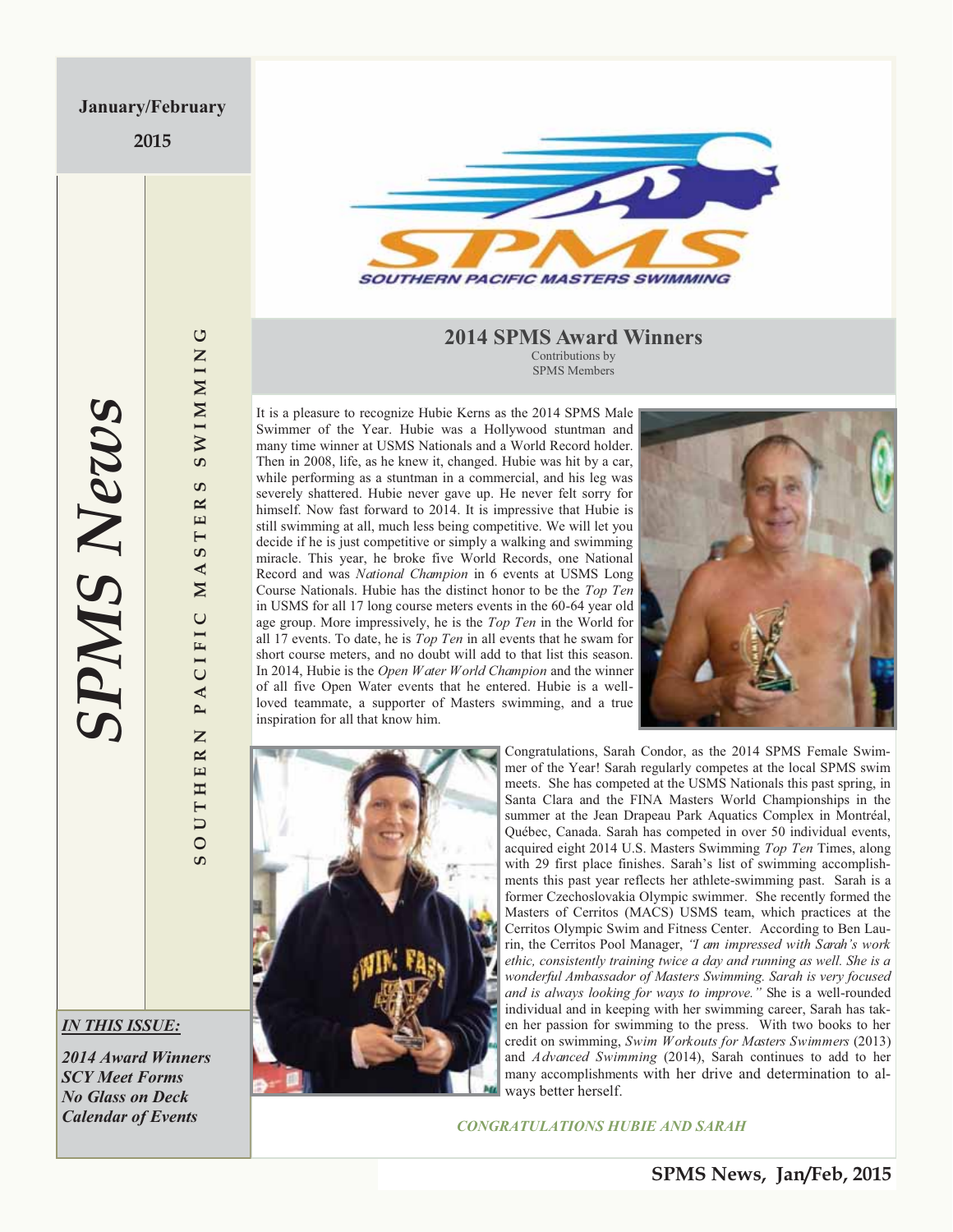# 2014 SPMS Award Winners

Congratulations goes to Anita Cole as the first recipient of the 2014 SPMS Contributor of the Year Award.The purpose of this award is to recognize outstanding contributions to Masters Swimming, such as support and leadership, recruitment of members, program development, and promotion of Masters Swimming at the club, local or national level(s) during the year under consideration. Anita Cole is the SPMS Marketing Chair, and her mantra is *"Recruiting new members to SPMS is my goal as well as retaining the existing members by serving their needs."* Just a few of the things that Anita has accomplished this year: promoting SPMS at triathlons and marathons and open water swims; attending non Masters Swimming functions such as Pasadena Senior Games and open water swims such as the Catalina Swim Challenge; marketing new items such as SPMS swim caps; publishing and printing SPMS calendars for sale. The 2015 SPMS calendar includes dates of swim meets and other important events as well as photos of pools and swimmers you might know…possibly even you!





Congratulations to Robin Smith as one of the SPMS 2014 Jim Marcus Award winners. Robin is our current secretary for SPMS. Her duties include, but are not limited to, keeping accurate minutes for the monthly conference calls. She works closely with the chair to develop the agenda and with the committee chairs for reporting monthly activities. Southern Pacific prides itself on awarding our swimmers for participation, and Robin is the go-to person to make our season fun and exciting. During 2014, Robin began tracking the last three years of motions to update our policies and procedures. Robin incorporated all actions, motions and directives by the committee to correctly reflect all changes to bring our policies and procedures to date. SP by-laws were reformatted and made available to all our members in a more user friendly design. Every member and future member is rewarded by Robin's generous time and effort in making our LMSC strong and successful. From working with clubs to mentoring and developing programs for new masters swimmers to her dedication and integrity in keeping our LMSC a great place to swim, her promotion of the sport is inspiring to all that know her. Robin Smith is true ambassador of Southern Pacific Masters Swimming.

Congratulations to Bob Eberwine as another winner of the SPMS 2014 Jim Marcus Award. Bob is the current SPMS Treasurer, and a member of the South Bay Swim Team (SOBA). Bob is a long time member of USMS and SPMS with *Top Ten* individual and relay swims dating back to 1985. He has participated on the SPMS Committee from 2010 to the present. In April of 2011, Bob accepted the role of interim SPMS Treasurer and was then elected as SPMS Treasurer in November of 2011 and again in November of 2013. As SPMS Treasurer, Bob implemented new financial software to streamline budget tracking and account reporting. He selected and implemented new expense reporting software which made the reimbursement request and approval process much easier for the user. Bob participates on the USMS LMSC Peer-to-Peer conference calls with other LMSC Treasurers. With the Southern Pacific LMSC name change from SPMA to SPMS, Bob facilitated the transfer to a new bank account and worked with the SPMS accountant, USMS National Office, and the SPMS Secretary to complete all of the required paperwork involved.





Congratulations to Michael Heather as the recipient of the Steve Schofield Distinguished Service Award**.** During the past 30 years, Michael contributed to the growth of Masters Swimming in Southern California through his leadership with SPMS and USMS. In 1976, he joined SPMS as a member of Caltech Masters, the first Masters club in Southern California, and in 1980, attended the USMS National Championship Swim Meet. His involvement with the SPMS committee began in 1982 and followed in 1986 by attending the USMS Convention. Michael received the SPMS 2012 Jim Marcus Award for outstanding contributions made to Masters swimming. To add to his leadership roles, Michael was the meet director at several SPMS championship meets: SCY 1991 Championship Meet Director; LCM 1992 Championship Meet Director; SPMS SCM Championship co-meet director for the years between 1994-1997; and the SPMS 1992 Open Water Event Director. Also, Michael designed medals for SPMS championship meets and officiated at local swim meets. His accomplishments also include writing articles for SWIMMER magazine. To add to his abilities, he designed and constructed a special device to hold the bulkhead in a 25 meter position at the deep end of the Belmont Plaza where we held SCM Championship swim meets. Michael has held several roles with

SPMS. They include Vice Chair 1984-1991, Chair 1991-1992, and Treasurer 1990-1991. Michael has the ability to look at an issue and determine what is best for the organization given the overall needs of US Masters Swimming. He works diligently to create a positive result for all involved. Michael is a leader in encouraging others to get involved and stay involved. His abilities and enthusiasm are evident in his work with SPMS and USMS. Michael truly shows a lifelong passion for swimming by going above and beyond in his commitment to SPMS.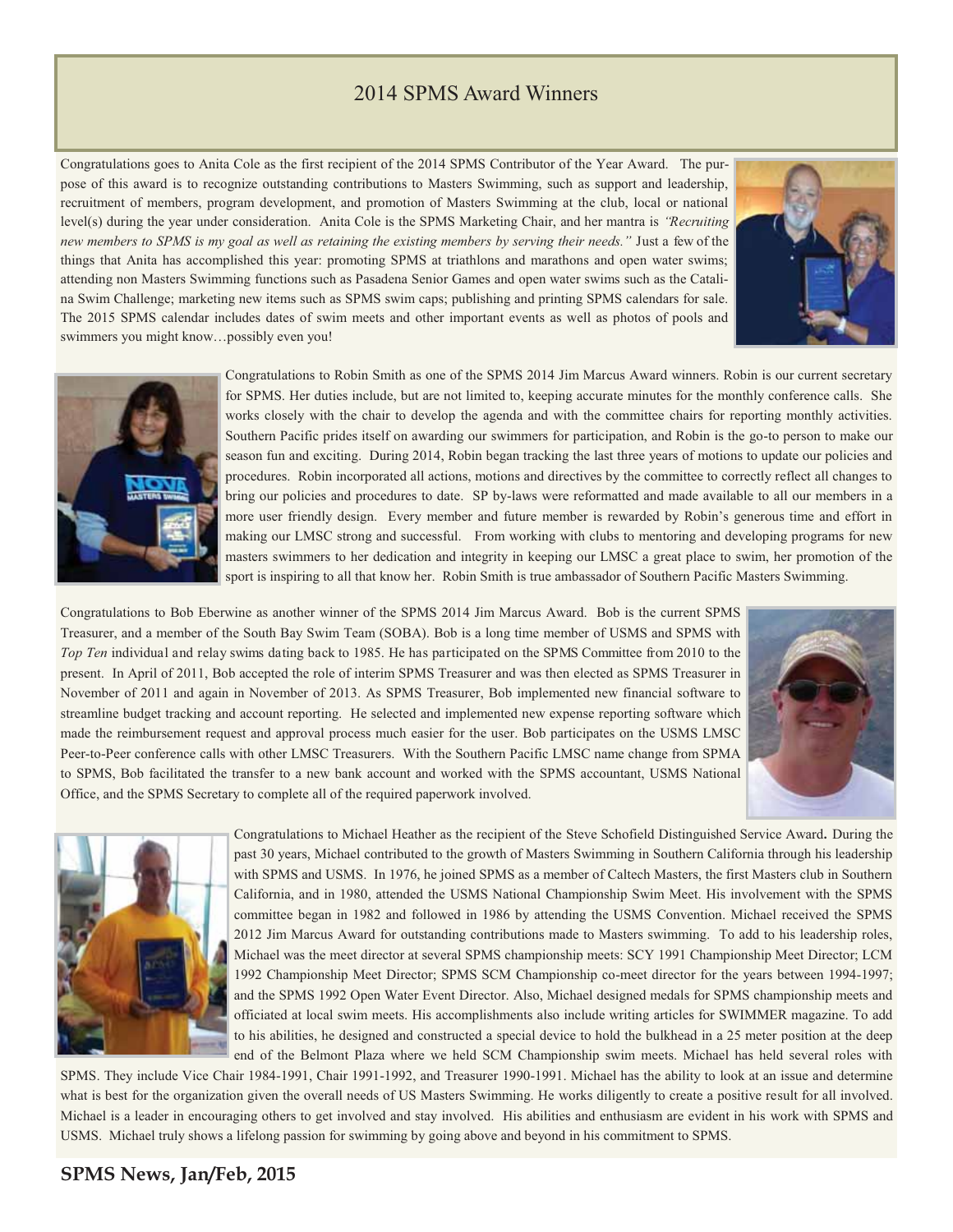## **Las Vegas "Free Play" SCY Meet and Coach Vic's 80th Birthday Celebration Saturday, January 17, 2015**

#### **Sanction by Southern Pacific Masters Swimming for USMS, Inc. Sanction #335-S002**

**Facility**: *Note new location for this meet.* Las Vegas Municipal Pool, 431 E Bonanza Rd, Las Vegas, NV 89101. Near Fremont Street casinos. Indoor 50-meter by 25-yard pool. Six lanes will be available for warm-up. Two lanes will remain available for warm-up throughout the meet. The length of the competition course without a bulkhead is in compliance and on file with USMS in accordance with articles 105.1.7 and 107.2.1.

**Directions:** I-15 Fwy Northbound (from CA), take exit 43 for D Street. Keep right at the fork toward D Street. Turn right on D Street. Turn left onto W. Bonanza Rd. The pool will be on the right.

**Rules:** 2015 United States Masters Swimming rules will govern. Current SPMS meet procedures will be enforced and take precedence over any errors or omissions on this form. The meet referee will be in charge of the meet. Any questions regarding the conduct of the meet should be directed to that person. All events are timed final. Swimmers are limited to a total of 5 individual events, not including relays. Age on January 17, 2015 determines age group for the meet. You must be at least 18 to compete.

**Entries:** The pre-entry postmark deadline is Saturday January 9, 2015. Online entry deadline closes on Wednesday, January 14, 2015 @11:59 p.m. Deck registration is permitted. Deck entries close at 12:30 p.m. for events 1-6, and at 1:30 p.m. for events 7-15. Deck entries will be processed "paperless and cashless" on a computer at the pool. Bring your credit card for payment of deck entries.

**Entry Fees**: \$40.00 per swimmer flat fee. Deck entries are \$50.00. For swimmers in relays only, the fee is \$5.00. **Seeding:** Swimmers will be seeded in heats according to entry time, regardless of age and gender. Heats will be ordered slowest to fastest. Please use SwimPhone online check-in for all events, marking yourself *checked in* or *scratched.* Positive check-in for the 500 Freestyle closes at 12:40 p.m.

**Relays:** All relays will be deck entered. Relay Team entries are free. For each relay swimmer who is not entered in individual events, a fee of \$5.00 and a signed liability release must be submitted with the relay entry.

**Awards:** Individual: SPMS ribbons for places 1 to 3. Relay: SPMS ribbons for first place.

**Special Awards**: Events marked VFP (Vegas Free Play) will have a special award from a local casino for "free play" at the casino. Winners of age groups will be eligible for coupons redeemable at a Las Vegas casino. You must be at least 21 years of age in order to get a VFP free slot play.

**Checks payable to**: Coach Victor Hecker. Mail consolidated entry card, a copy of your 2015 USMS card, and check for \$40 to 8593 Verde Park Circle, Las Vegas, NV 89129 by January 9, 2015.

**Meet Admin:** Robert Mitchell swimworks@gmail.com

**Party after the Meet:** More information on Coach Vic's birthday party to be posted soon on the Club Assistant meet information page.

**Questions:** LVMswimming@gmail.com

#### **Saturday, January 17, 2015**

Warm-up at noon

Events start at 1:00 p.m. **Check-in Encouraged for All Events**

#### 1. 500 yd. Freestyle (**check-in required**)

- 2. 200 yd. Mixed Medley Relay
- 3. 100 yd. Individual Medley VFP
- 4. 50 yd. Butterfly
- 5. 100 yd. Backstroke
- 6. 200 yd. Freestyle
- 7. 50 yd. Breaststroke
- 8. 200 yd. Individual Medley
- 9. 100 yd. Butterfly
- 10. 50 yd. Freestyle
- 11. 50 yd. Backstroke
- 12. 400 yd. Individual Medley VFP
- 13. 100 yd. Breaststroke
- 14. 200 yd. Mixed Free Relay
- 15. 100 yd. Freestyle

**This year our annual short course yards meet will have VERY fast swimming and a party atmosphere "Vegas-style" for Coach Victor Hecker's birthday. Several nationally and internationally-ranked swimmers will attend for swimming, fun, and a post-meet party. Come to Vegas and join us!**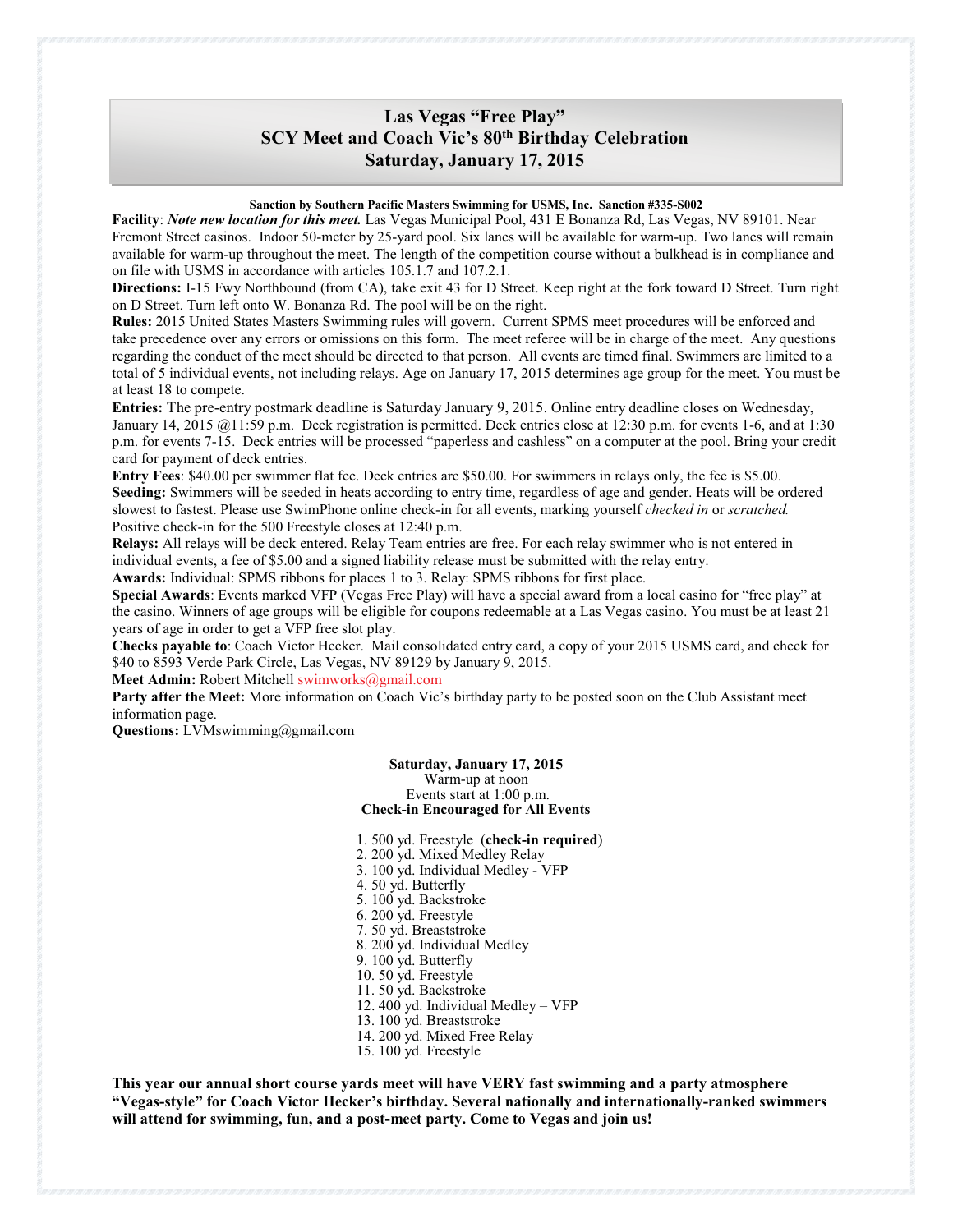## **Piranha Masters-Palm Springs SCY Swim Meet Saturday, January 24, 2015**

#### **Sanction by Southern Pacific Masters Swimming for USMS, Inc. Sanction # 335-S004**

**Facility**: Palm Springs Swim Center 405 S. Pavilion Way Palm Springs, CA 92262 The length of the competition course without a bulkhead is in compliance and on file with USMS in accordance with articles 105.1.7 and 107.2.1.

**Directions:** From 10E exit Hwy111, Left on Ramond Rd, Left on Sunrise, Right on Baristo

**Rules:** United States Masters Swimming rules will govern. Current SPMS meet procedures will be enforced and take precedence over any errors or omissions on this form. The meet referee will be in charge of the meet. Any questions regarding the conduct of the meet should be directed to that person. All events are timed final. Age on January 24, 2015 determines age group for the meet. You must be at least 18 to compete.

**Entries:** The pre-entry postmark deadline is Monday, January 19, 2015. Online entry are due Wednesday, January 21, 2015 @11:59 p.m. Deck registration is permitted. Deck entries will close at 8:00 a.m. for the 1650 yd. Freestyle and at 10:00 for all other events.

**Entry Fees:** \$30.00 per swimmer flat fee. Deck entries are allowed for \$40.00 flat fee. For swimmers in relays only, the fee is \$5.00.

**Seeding:** All events will be deck seeded slowest to fastest, by entered time, ages and genders combined. Check-in is not required in order to be deck seeded, except swimmers must check in to swim the 1650 and 500 yd. Freestyle.

**Relays:** All relays will be deck entered. For each relay swimmer who is not entered in individual events, a fee of \$10.00 and a signed liability release must be submitted with the relay entry.

**Awards:** Individual: SPMS ribbons for places 1 to 3. Relay: SPMS ribbons for first place.

**Checks payable to**: Piranha Swim Team

Mail consolidated entry card, a copy of your 2015 USMS card, and check to: Alina de Armas, PO BOX 63, Simi Valley, CA 93062 alina@dearmas.co (805) 444-0317

**Questions:** Meet Director Jeff Conwell, admin@piranhaswimteam.org (760) 318-SWIM

#### **Saturday, January 24, 2015 Warm-up at 7:30 a.m. 1650 yd. Freestyle starts at 8:30 a.m.**

- 1. 1650 yd. Freestyle
- 2. 200 yd. Freestyle
- 3. 50 yd. Backstroke
- 4. 100 yd. Butterfly

## **Additional warm-up after 1650 Event #2 starts no earlier than 10:30 a.m.**

5. 200 yd. Individual Medley

6. 200 yd. Freestyle Relay **(men, women, mixed)**

- 7. 100 yd. Backstroke
- 8. 50 yd. Freestyle
- 9. 100 yd. Breaststroke
- 10. 200 yd. Medley Relay **(men, women, mixed)**
- 11. 100 yd. Freestyle
- 12. 50 yd. Butterfly
- 13. 50 yd. Breaststroke
- 14. 100 yd. Individual Medley
- 15. 500 yd. Freestyle

## **Rose Bowl Masters SCY Swim Meet Saturday, February 7, 2015**

#### **Sanction by Southern Pacific Masters Swimming for USMS, Inc. Sanction # 334-S005**

**Facility**: Rose Bowl Aquatics Center, 360 N Arroyo Blvd., Pasadena. There is an outdoor, 8-lane competition pool, with six additional lanes available for warm -up. The length of the competition course without a bulkhead is in compliance and on file with USMS in accordance with articles 105.1.7 and 107.2.1.

**Directions:** *Going west on I-210,* exit Orange Grove as the freeway transitions to the 134. Go straight through the lights onto W. Holly Street. Turn left onto Arroyo Drive, then right onto Arroyo Blvd, and right into the first parking lot. *Going east on 134,* exit Orange Grove Blvd, and turn left onto Orange Grove. Turn left on West Holly Street. Turn left onto Arroyo Drive, then right onto Arroyo Blvd and right into the first parking lot. *Going south on I-210,* exit Mountain, turn right onto Mountain. Go straight until you see the Rose Bowl. At the parking lots turn left onto Arroyo Drive and left into parking lot I.

**Rules:** United States Masters Swimming rules will govern. Current SPMS meet procedures will be enforced and take precedence over any errors or omissions on this form. The meet referee will be in charge of the meet. Any questions regarding the conduct of the meet should be directed to that person. All events are timed final. Swimmers are limited to a total of 5 individual events, not including relays. Age on February 7, 2015 determines age group for the meet. You must be at least 18 to compete.

**Entries:** The pre-entry postmark deadline is Saturday, January 31, 2015. Online entries are due Wednesday, February 4 @11:59 p.m. Deck registration is permitted. Deck entries will close at 8:00 a.m. You must be at least 18 years old to compete.

**Entry Fees:** \$25.00 per swimmer flat fee. Deck entries February 4, 2015 are allowed for \$35.00 flat fee. For swimmers in relays only, the fee is \$5.00. Relays are Free of charge.

**Seeding:** All events will be deck-seeded slowest to fastest, by entered time, ages and genders combined.

**Relays:** All relays will be deck entered at no cost. The T-Shirt relays is exhibition.

**Awards:** Individual: SPMS ribbons for places 1 to 3. Relay: SPMS ribbons for first place.

**Checks payable to**: Rose Bowl Aquatics

Mail consolidated entry card, a copy of your 2015 USMS card, and check to: Rose Bowl Aquatics Masters, c/o Chad Durieux, 360 N Arroyo Blvd., Pasadena, CA 91103.

Questions: Chad Durieux, cdurieux@rosebowlaquatics.org. Admin: Maureen Lennon, maureen@lennonassociates.com

## **Saturday, February 7, 2015 Warm-up at 7:00 a.m. Meet starts at 8:30 a.m.**

1. 50 yd. Freestyle 2. 400 yd. Individual Medley 3. 200 yd. Backstroke 4. 50 yd. Butterfly 5. 200 yd. Breaststroke 6. 100 yd. IM 7. 200 yd. Butterfly 8. 50 yd. Backstroke 9. 200 yd. Individual Medley 10. 50 yd. Breaststroke 11. 200 yd. Freestyle 12. 400 yd. Freestyle Relay **(men, women, mixed)** 13. 200 yd. t-shirt relay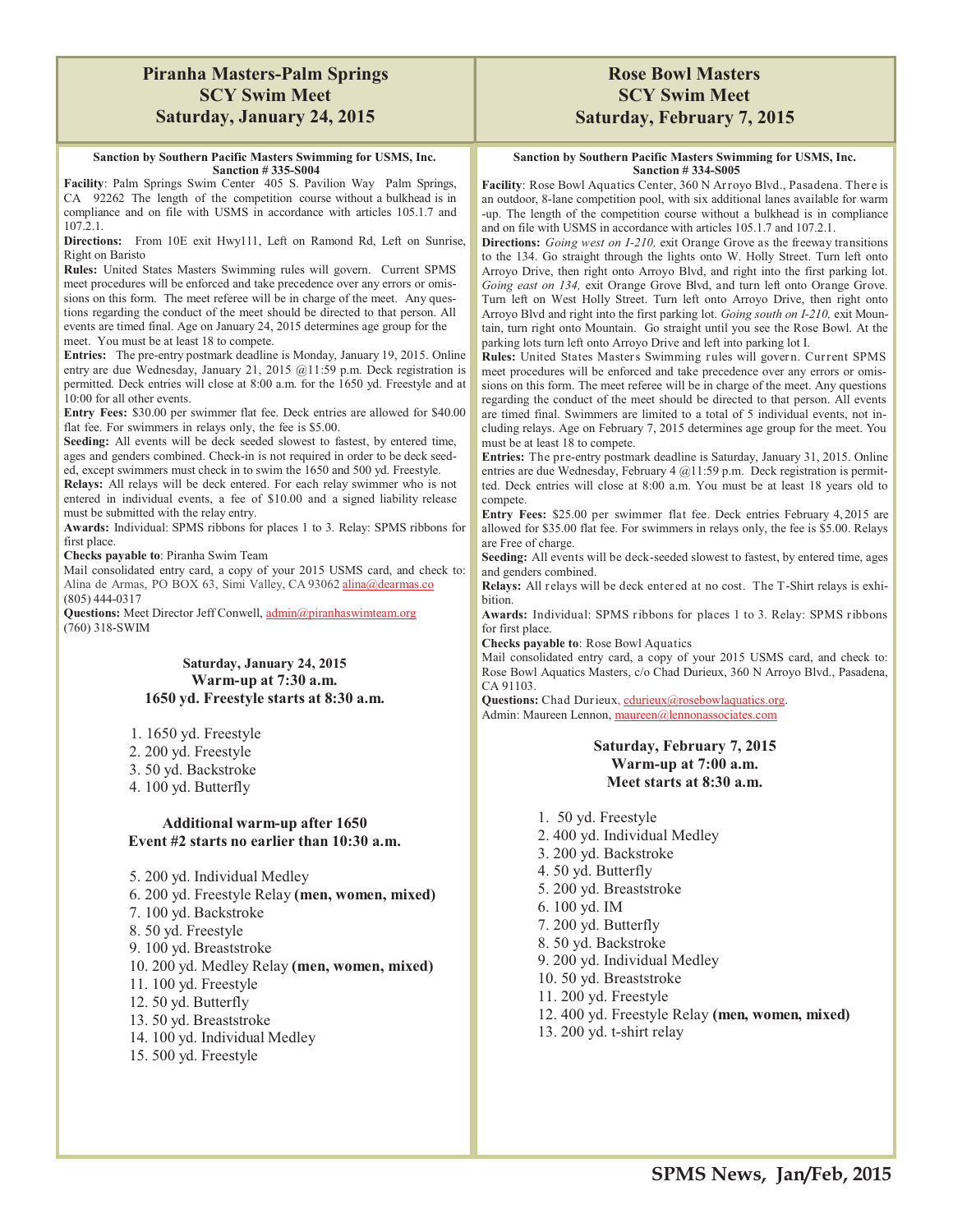## **Caltech Pentathlon SCY Swim Meet Sunday, March 1, 2015**

#### **Sanction by Southern Pacific Masters Swimming for USMS, Inc. Sanction # 335-S006**

**Facility:** The Caltech facility is an outdoor, eight lane, 25 yard, all-deep pool with a separate 25 yard warm up pool. Address: 1201 E. California Blvd, Pasadena. The length of the competition course without a bulkhead is in compli-

ance and on file with USMS in accordance with articles 105.1.7 and 107.2.1. **Directions:** Take Hill Ave south from the 210 freeway. After 1.5 miles turn right on California Blvd. Go to the second stop light and turn left into the parking lot. Continue past the tennis courts to the gym. The pool is located west of the Brown Gym. Or take the 110 freeway north until it ends. Go 1 mile and turn right on California Blvd., 2 miles to Caltech. Parking is free on the weekends.

**Rules:** United States Masters Swimming rules will govern. Current SPMS meet procedures will be enforced and take precedence over any errors or omissions on this form. The meet referee will be in charge of the meet. Any questions regarding the conduct of the meet should be directed to that person. All events are timed final. Age on March 1, 2015 determines age group for the meet. You must be at least 18 to compete.

**Entries: On-line registration is preferred.** The pre-entry postmark deadline is Saturday, February 22, 2014. Online entries will close Wednesday, February 25, 2015 @11:59 p.m.. Deck registration is permitted. Deck entries close at 8:15 a.m.

**Entry Fee:** \$30.00 flat fee per swimmer. Deck entry fee is \$35.00. Late mail in entries and entries received without payment will be treated as deck entries and charged the deck entry fee.

**Seeding:** All events will be seeded slowest to fastest, by entered time, ages and sexes combined. Check-in is not required. A swimmer who misses their heat will not be reseeded into a later heat and will be disqualified for that event. **Awards:** Custom pentathlon awards will be given to the top three finishers in each age group. The swimmer with the lowest cumulative time for all five events shall be declared the winner. A swimmer must complete all five events to be considered for an award. If a swimmer is disqualified in one or more events, that swimmer is ineligible for a pentathlon award.

**Checks Payable To:** Caltech Masters. Mail signed consolidated entry card, a copy of your 2015 USMS card and check to: Caltech Pentathlon - Suzanne Dodd, 211 Eastern Ave, Pasadena, CA, 91107.

**Questions:** Meet Director, Suzanne Dodd, (626)449-7536 srdodd@jpl.nasa.gov

> **Sunday, March 1, 2015 Warm up at 8 a.m. Meet starts at 9 a.m.**

1. 50 yd. Butterfly

- 2. 50 yd. Backstroke
- 3. 50 yd. Breaststroke
- 4. 50 yd. Freestyle

5. 100 yd. Individual Medley

## **Mission Viejo Masters SCY Swim Meet Sunday, March 15, 2015**

#### **Sanction by Southern Pacific Masters Swimming for USMS, Inc. Sanction # 334-S003**

**Facility:** Mission Viejo Pool is an outdoor, 25-yd. by 50-m competition pool at the Marguerite Aquatic Center, 27474 Casa Del Sol, Mission Viejo. The length of the competition course without a bulkhead is in compliance and on file with USMS in accordance with articles 105.1.7 and 107.2.1.

**Directions:** From the north or south, take the I-5 Freeway to the Alicia Parkway exit in Mission Viejo. Go east (away from the ocean) to Trabuco Road. Turn right on Trabuco to Marguerite Parkway. Go left on Marguerite to Casa Del Sol, turn right onto Casa Del Sol, and turn into the driveway for pool parking.

Rules: United States Masters Swimming rules will govern. Current SPMS meet procedures will be enforced and take precedence over any errors or omissions on this form. The meet referee will be in charge of the meet. Any questions regarding the conduct of the meet should be directed to that person. All events are timed final. Swimmers are limited to a total of 5 individual events, not including relays. Age on March 15, 2015 determines age group for the meet. You must be at least 18 to compete.

**Entries: T**he pre-entry postmark deadline is Saturday, March 7, 2015. Online entries will close Wednesday, March 11, 2015 @11:59 p.m. Deck registration is permitted. Deck entries will close at 8:00 a.m. for the 500 yd. Freestyle and 400 yd. Individual Medley, and at 10:00 a.m. for all other events.

**Seeding:** All events will be deck seeded slowest to fastest, by entered time. Check in is not required in order to be deck seeded, except swimmers must check in to swim the 500 and 1000 yd. Freestyle and the 400 yd. Individual Medley.

Relays: All relays will be deck entered on SPMS relay forms available at the meet. Relay fees are \$2.00 per relay due upon entry. For each relay swimmer who is not entered in individual events, a fee of \$10.00 and a signed liability release must be submitted with the relay entry.

**Awards:** Individual: MVN ribbons for places 1 to 3. Relay: MVN ribbons for first place.

**Entry Fees:** \$30.00 per swimmer flat fee. Deck entries allowed for a total of \$35.00.

**Checks payable to**: Mission Viejo Nadadores (MVN). Mail consolidated entry card, a copy of your 2015 USMS card, and check to: Mission Viejo Nadadores — Mark Moore, 33055 Dolphin Ct., San Juan Capistrano, CA 92675

**Questions:** Meet Director, Mark Moore (949) 489-1847;

coachmark@mastersmvnswim.org. Admin, Judi Divan, judi.divan@oracle.com **Snack Bar**: Hot and cold drinks, snacks, and food will be available for purchase.

#### **Sunday, March 15, 2015 Warm-up at 7:30 a.m. Meet starts at 8:30 a.m.**

1. 500 yd. Freestyle (check-in required)

2. 400 yd. Individual Medley (check-in required)

#### **Additional warm-up after 400 IM Event #3 will start no earlier than 10:30 a.m.**

- 3. 200 yd. Freestyle 4. 50 yd. Butterfly 5. 100 yd. Backstroke 6. **25 yd. Freestyle\*** 7. 200 yd. Medley Relay **(men, women, or mixed)**  8. 200 yd. Individual Medley 9. 50 yd. Breaststroke 10. 100 yd. Freestyle 11**. 25 yd. Breaststroke\*** 12. 100 yd. Butterfly 13. 50 yd. Backstroke 14. 200 yd. Freestyle Relay **(men, women, or mixed)**  15**. 25 yd. Butterfly\*** 16. 100 yd. Breaststroke 17. 50 yd. Freestyle 18. **25 yd. Backstroke\*** 19. 100 yd. Individual Medley 20. 200 yd. Fun Fin Relay
- 21. 1000 yd. Freestyle (check-in required)

**\*25 yd. events are not recognized by USMS and will not be submitted for Top Ten considerations.**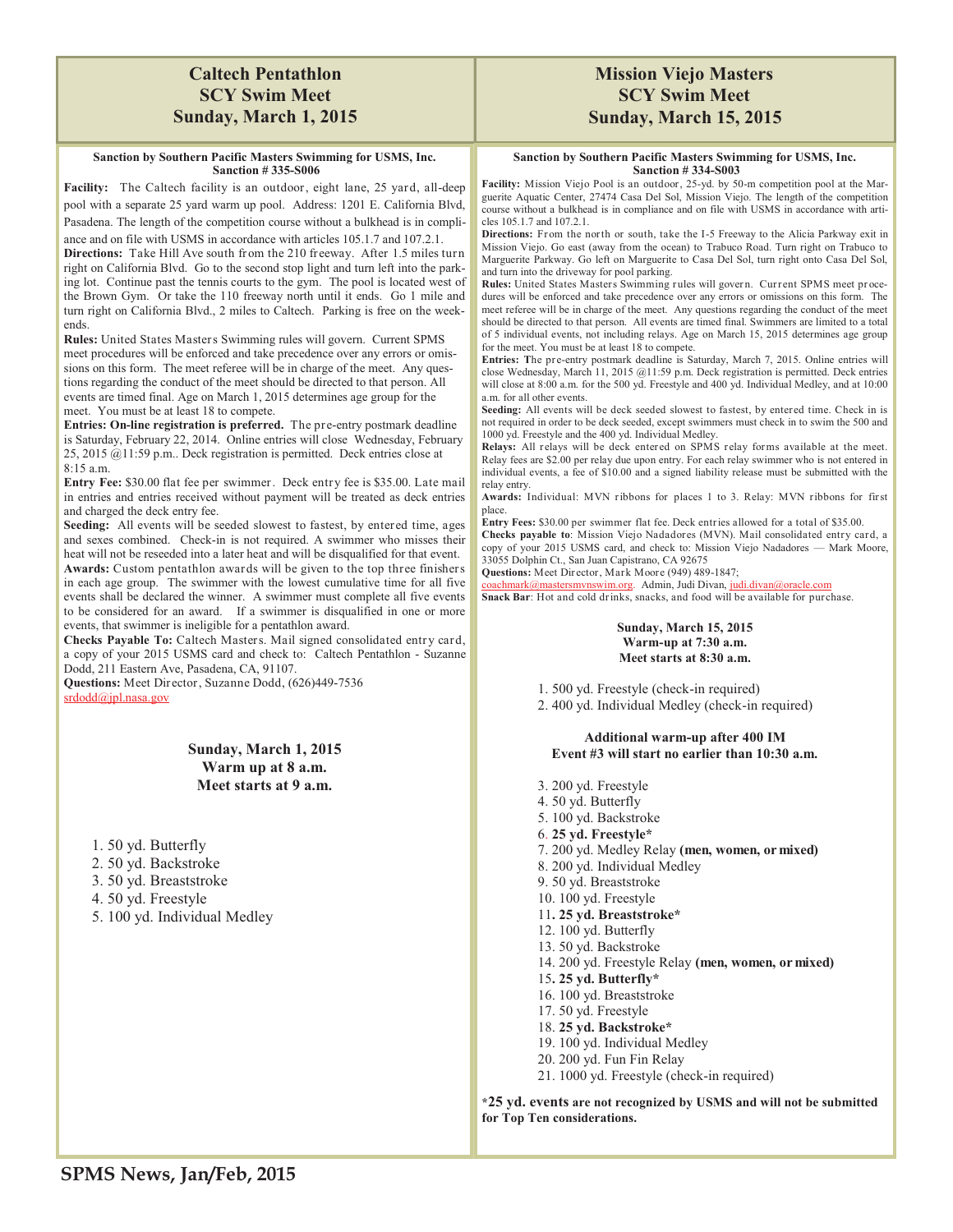## **CVMM Matt Biondi Masters SCY Classic Sunday, March 22, 2015**

#### **Sanction by Southern Pacific Masters Swimming for USMS, Inc. Sanction #335-S001**

**Facility:** The beautiful Rancho Simi Community Park Pool is an outdoor, 25 yard by 50 meter competition pool situated at 1765 Royal Ave, Simi Valley, CA 93065.

The length of the competition course without a bulkhead is in compliance and on file with USMS in accordance with articles 105.1.7 and 107.2.1.

**Directions:** Take the 118 Ronald Reagan Freeway to the Erringer Rd. Exit. Take Erringer Rd. south 1.5 miles. Turn right on Royal Ave., pool entrance and parking is on the right.

**Rules:** United States Masters Swimming rules will govern. Current SPMS meet procedures will be enforced and take precedence over any errors or omissions on this form. The meet referee will be in charge of the meet. Any questions regarding the conduct of the meet should be directed to that person. All events are timed final. Swimmers are limited to a total of 7 individual events, not including relays. Age on March 22, 2015 determines age group for the meet. You must be at least 18 to compete.

**Entries:** The pre-entry postmark deadline is Saturday March 14, 2015. Online entry deadline registration is 11:59 a.m. on Wednesday, March 18, 2015. Deck registration is permitted. Deck entries will close at 8:00 a.m. for all individual events.

**Entry Fees:** \$35.00 per swimmer facility fee plus \$3.00 per event splash fee. Deck entries allowed for a total of \$50.00 plus \$3.00 per event splash fee.

**Seeding:** All events will be deck seeded slowest to fastest by entered time. Check in is required for all events to ensure the meet runs efficiently.

**Relays:** All relays will be deck entered on SPMS relay forms available at the meet. Relay fees are \$7.00 per relay due upon entry. For each relay swimmer who is not entered in individual events, a fee of \$10.00 and a signed liability release must be submitted with the relay entry.

**Awards:** Individual: Unique awards for places 1 to 3. Relays: Unique award for first place. Special Award for fastest Male and Female in the 50 Free will be awarded, in addition to the winner's names being added the Matt Biondi Perpetual Award.

**Checks payable to**: CVMM. Mail consolidated entry card, a copy of your 2015 USMS card, and check to: Alina de Armas, P.O. Box 63, Simi Valley, CA 93062. Alina@dearmas.co (805) 444-0317

**Questions:** Meet Director, Nancy Kirkpatrick Reno (818) 469-9972

**Snack Bar**: Hot and cold drinks, snacks, and food will be available for purchase.

## **Sunday, March 22, 2015 Warm-up at 7:30 a.m. Meet starts at 8:30 a.m.**

- 1. 25 yd. Butterfly
- 2. 25 yd. Backstroke
- 3. 25 yd. Breaststroke
- 4. 25 yd. Freestyle
- 5. 100 yd. Individual Medley
- 6. 100 yd. Medley Relay (Men, Women, Mixed)
- 7. 400 yd. Freestyle Mixed Relay
- 8. 50 yd. Butterfly
- 9. 100 yd. Backstroke
- 10. 200 yd. Individual Medley
- 11. 50 yd. Breaststroke
- 12. 100 yd. Freestyle
- 13. 100 yd. Butterfly
- **14. 50 yd. Freestyle (Special Matt Biondi 50 yd. Freestyle Event)**
- 14. 400 yd. Individual Medley
- 15. 200 yd. Freestyle Relay (Men, Women, or Mixed)
- 16. 100 yd. Breaststroke
- 17. 50 yd. Backstroke
- 18. 200 yd. Fun Freestyle Kick Board Relay \*\*
- 19. 400 yd. Freestyle Relay (Men or Women)
- 20. 500 yd. Freestyle (check-in by start of event 14 required)

**\*\* Kickboard relay swimmers start in the water. Flutter kick without fins the entire length of the course is required. Swimmers must touch the wall with hand at each end of each length pool.**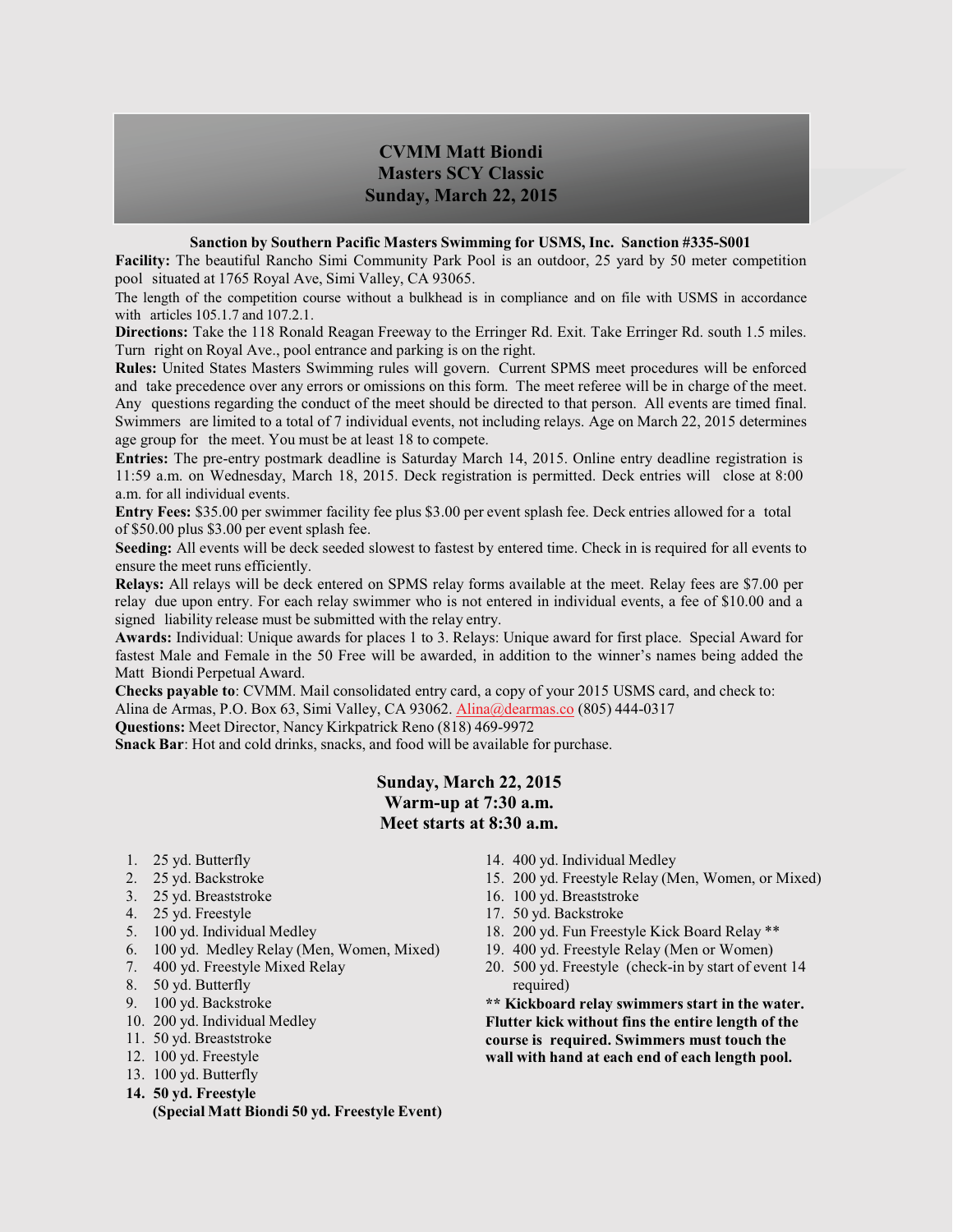## **No Glass on Deck**

Everyone already knows that proper nutrition is important both on and off the blocks. The brain and body are more than capable of building and repairing your eyeball with just a fried-up potato, but you may have better luck with some dark leafy green vegetables and a protein source.

Let us explore what happens at the swim meet. An event can be stressful, draining and downright boring. What you eat and drink can actually make a significant difference in how you perform. The first rule, when eating at swim meets, is never eat to be full; eat to stay satisfied, so that you don't feel heavy or sick. When you are properly trained, you should not cramp after eating while having fuel for any race, depending on your needs.

Of course, the first thing you need to be doing all day is drinking liquids. We previously discussed sports drinks; let me just add that your decision to use sport drinks should come with much reading and understanding about what and why you are drinking that particle drink. Quick energy sources usually come with some negative effects like quick energy drops, or vice versa, long energy releasing may take too long to replenish nutrients that were expended. The one idea that I hold to about using sports drinks with the athletes that I have trained over the years is, one bottle of water equivalent to one sport drink you just consumed.



0585991 www.fotosearch.com

I also recommend that you supplement with fruits and

vegetables high in electrolytes. The most important time to do this is when you have just competed; you need to replenish nutrients and electrolytes in the body as quickly as you can without feeling full, especially when you have to compete again right away. If fresh, many berries and melons have a great source of not only nutrients but electrolytes with some liquid. Perhaps you might even consider cutting your melons previously and putting them in a container for quick access; I even like to drink the juice sometimes instead of just eating the fruit right after a competition.

Nuts and legumes also are a great way to stay charged or recharged. They have a factor that many fruits and vegetables can lack, protein. This little snack also has a good amount of calcium in them too (a needed electrolyte for muscle contraction). One cool thing about protein is that you start digesting it right away in the mouth. You need protein in your diet for tissue repair and transporting nutrients. You may wish to have a mild protein drink with you; I say mild because too much protein can also make you feel heavy and lethargic. No one knows the perfect amount, so test yourself during heavy practice times to find out what combination works best for you during a real competition.

There are a couple of *stay away* items that you will want to be aware of. The first is *DAIRY*; with the exception of some cheeses dairy products will actually deplete you of nutrients by leaching them out of the system, also it can churn and sit very heavy in the stomach. The other food to avoid is your white breads; these will act like glue inside the gut and make you feel icky after an event. Extra negative to white bread is that is competes with all foods for digestion, meaning those nutrients you are trying to get into the body. Yep, you just wasted them. *STAY AWAY!*

It is only normal to feel drained and tired post competition; if you are doing everything you can to recover properly and still feel drained for prolonged periods of time, you may need to seek some more professional or a physician's advice.

Lastly, just remember that nutrition during competition is vital to the repair and ongoing condition of your ability to perform. Your brain and body can do amazing things given proper care and nutrition.

#### **Have a GREAT NEW YEAR and see you at the finish line!**

Dr. Kyle Durieux, B.Sc.,D.C. "Expect Miracles" Cell: (435) 574-9993 Office: (435) 688-0444 Email: doctor@simplyhealthchiropractic.com Web: simplyhealthchiropractic.com